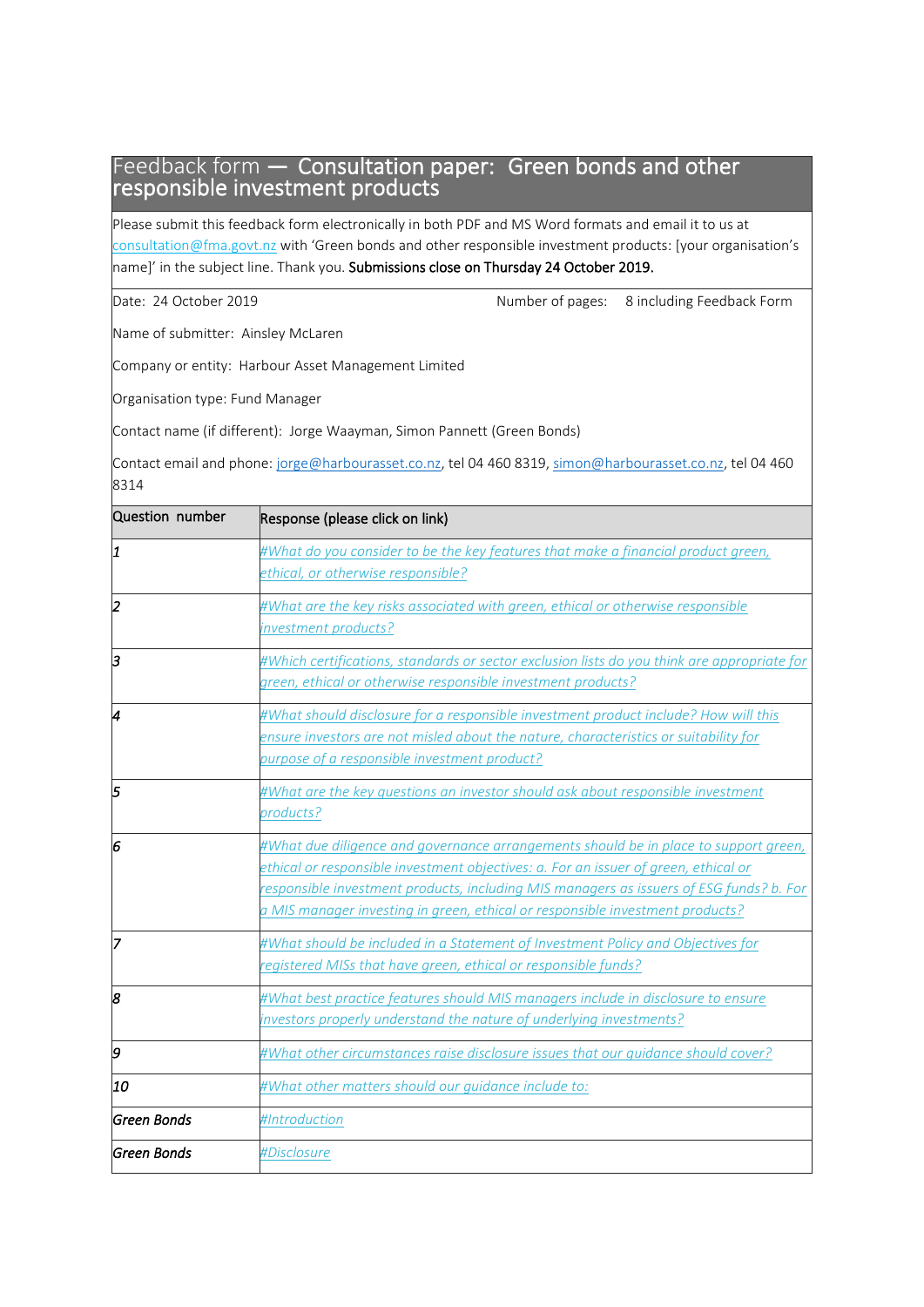| Green Bonds | #Responsible Nature      |
|-------------|--------------------------|
| Green Bonds | <b>#Event of Default</b> |
| Green Bonds | #Ring-Fenced Assets?     |

Feedback summary – We have answered these questions from two different perspectives, both of which apply to Harbour Asset Management Limited ("Harbour", "we", "our", "us"). We issue managed funds under our MIS license (refer Part 1) and we are also an investor in green bonds (refer Part 2).

Please note: Feedback received is subject to the Official Information Act 1982. We may make submissions available on our website, compile a summary of submissions, or draw attention to individual submissions in internal or external reports. If you want us to withhold any commercially sensitive or proprietary information in your submission, please clearly state this and note the specific section. We will consider your request in line with our obligations under the Official Information Act.

Thank you for your feedback – we appreciate your time and input.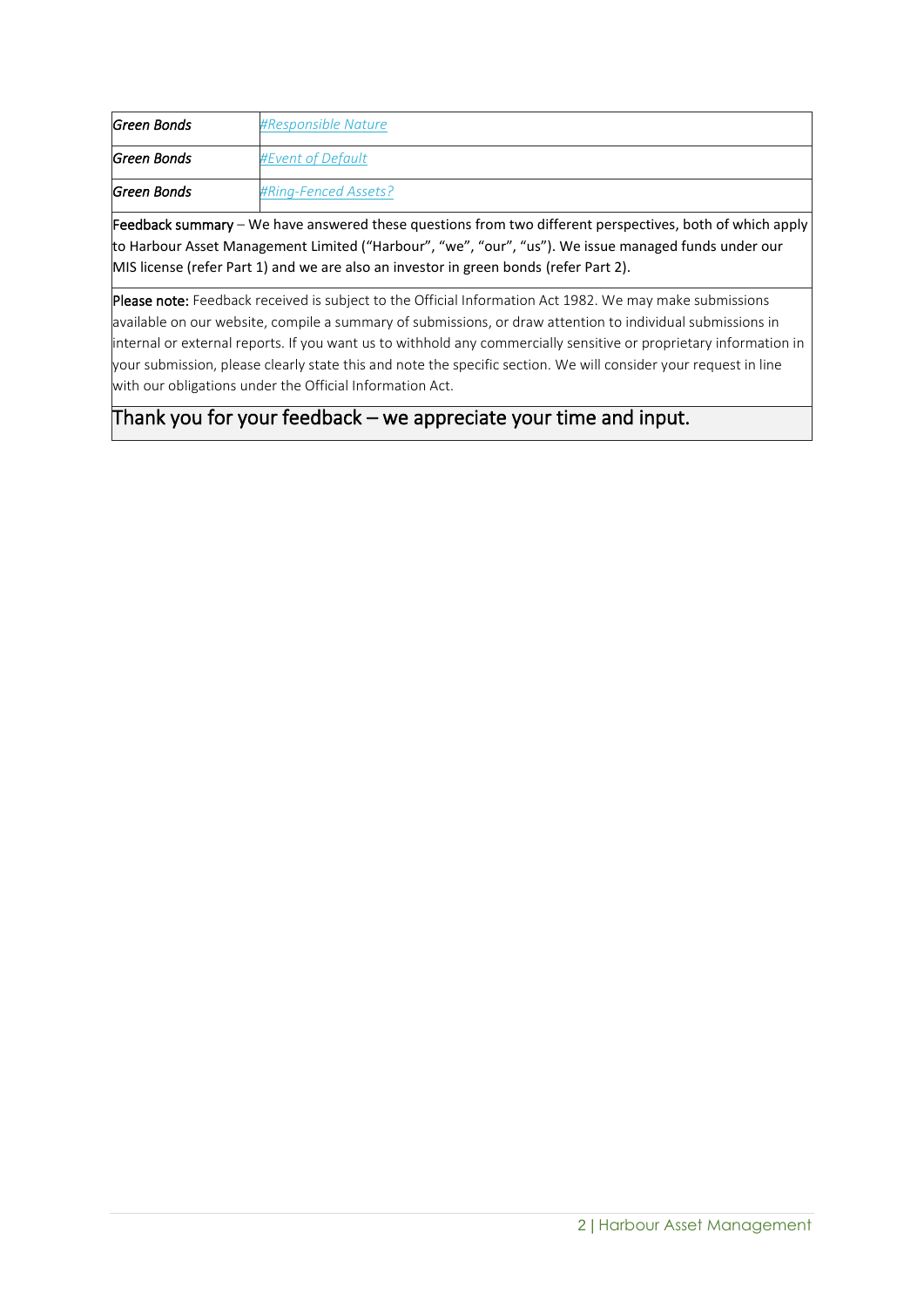

# **Proposed guidance on green bonds and other responsible investment products**

We have answered these questions from two different perspectives, both of which apply to Harbour Asset Management Limited ("Harbour", "we", "our", "us"). We issue managed funds under our MIS licence and we are also an investor in green bonds.

Our responses are presented separately for clarity.

# Part 1: Investment Product Issuance

## <span id="page-2-0"></span>1. What do you consider to be the key features that make a financial product green, ethical, or otherwise responsible?

We believe that each of these terms should be clearly defined in order to promote transparency to investors in the type of product they are investing in. These terms are often used interchangeably by both providers and consumers of the products which can lead to a misalignment in expectations and outcomes. We have provided our recommendations of how these terms should be defined below:

#### **Green:**

This tends to be the more ambiguous term with no formal definitions from any of the main ESG organisations. We believe this term refers to an environmental strategy/investment that aims to deliver a positive impact e.g. renewable energy, forestry, water technology etc.

#### **Ethical (or SRI):**

We support the RIAA definition mentioned in their benchmark reports: "…This approach involves screening that systematically excludes specific industries, sectors, companies, practices, countries or jurisdictions from funds that do not align with the responsible investment goals…"<sup>1</sup>

We believe that ethical investing involves value judgements about what is an acceptable investment and what is not. Ethical is a type of responsible investing, but not all responsible investing funds are necessarily ethical. Because ethical investing includes value judgements about what constitutes 'ethical', different options would suit different investors depending on their beliefs.

#### **Responsible Investment (RI):**

We support the RIAA definition: "…A process that takes into account environmental, social, governance (ESG) and ethical issues into the investment process of research, analysis, selection and monitoring of investments…"<sup>2</sup>

To us, responsible investing is an umbrella term. It can include ethical investing, but not exclusively.

<sup>1</sup> [https://responsibleinvestment.org/wp](https://responsibleinvestment.org/wp-content/uploads/2018/08/RIAA_RI_Renchmark_Report_AUS_2018v6.pdf)[content/uploads/2018/08/RIAA\\_RI\\_Renchmark\\_Report\\_AUS\\_2018v6.pdf](https://responsibleinvestment.org/wp-content/uploads/2018/08/RIAA_RI_Renchmark_Report_AUS_2018v6.pdf)

<sup>2</sup> <https://responsibleinvestment.org/what-is-ri/ri-explained/#approaches>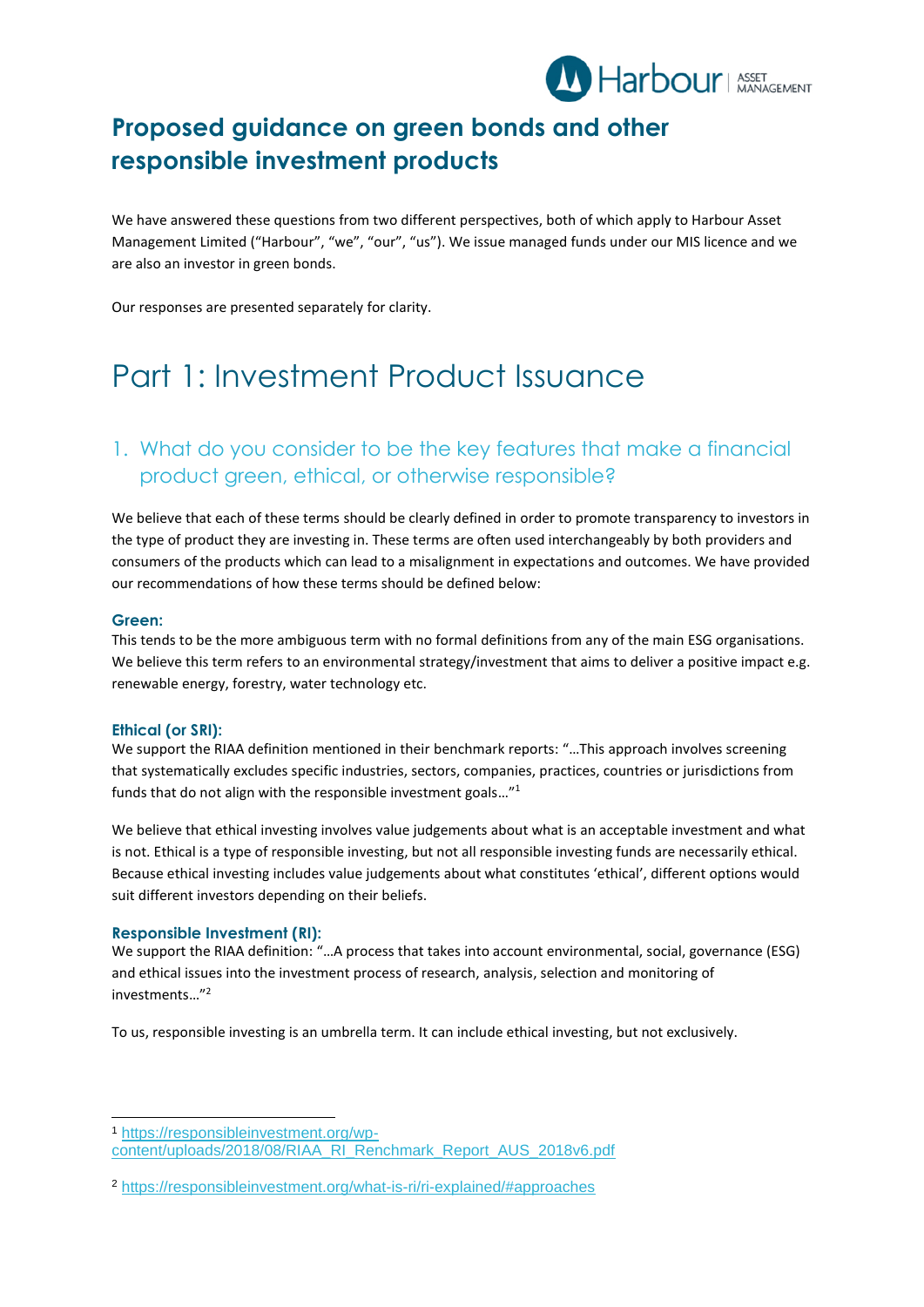It is also important to distinguish between an investment with a sole purpose of providing an environmental or social outcome and a company that manages its environmental and social externalities from its primary business activity.

## <span id="page-3-0"></span>2. What are the key risks associated with green, ethical or otherwise responsible investment products?

There is a taxonomy issue. Different labels such as green, ethical and responsible can be conflated by providers depending on their perception of the label that is more marketable to potential investors. This can create confusion for investors who attempt to compare products that may have the same label but offer a different type of financial product.

Another issue is 'greenwashing'. We would like to stop misleading or deceptive statements/ representations using the words green, ethical, and responsible. These terms are at risk of being utilised to market financial products which may not include any more responsible, ethical or green investing than any other financial product on the market. Investors may perceive a higher value from these products and can pay a higher fee for a service that the product does not actually offer. This represents fraudulent behaviour that needs to be regulated.

## <span id="page-3-1"></span>3. Which certifications, standards or sector exclusion lists do you think are appropriate for green, ethical or otherwise responsible investment products?

The Green Investment Group, part of Macquarie Bank, have established guidelines around what qualifies as a green investment. This could be used by the FMA as guidance in formulating standards for New Zealand.

In terms of responsible investing, we trust and would recommend RIAA's certification programme. The programme is robust in the criteria and process used in order to achieve certification for a responsible investing product. It includes submission of a detailed questionnaire that is reviewed by their certification team and Board sub-committee, and all data provided is independently verified. Annual spot audits are also conducted by RIAA or a third party to ensure integrity of the product.

We do not think responsible investment products should be rated solely on consultant assessments because the underlying data is often derived from ESG research houses which differ in their methodologies. The focus should be on the transparency and robustness of the process, not on the subjective ESG ratings of the product's security holdings.

# <span id="page-3-2"></span>4. What should disclosure for a responsible investment product include? How will this ensure investors are not misled about the nature, characteristics or suitability for purpose of a responsible investment product?

We believe responsible investment products should be required to disclose their processes clearly, so investors are able to make informed choices about whether the responsible investment product suits their values and beliefs. This includes elements such as negative screening of particular securities or industries, integration of ESG research and the sources of the research.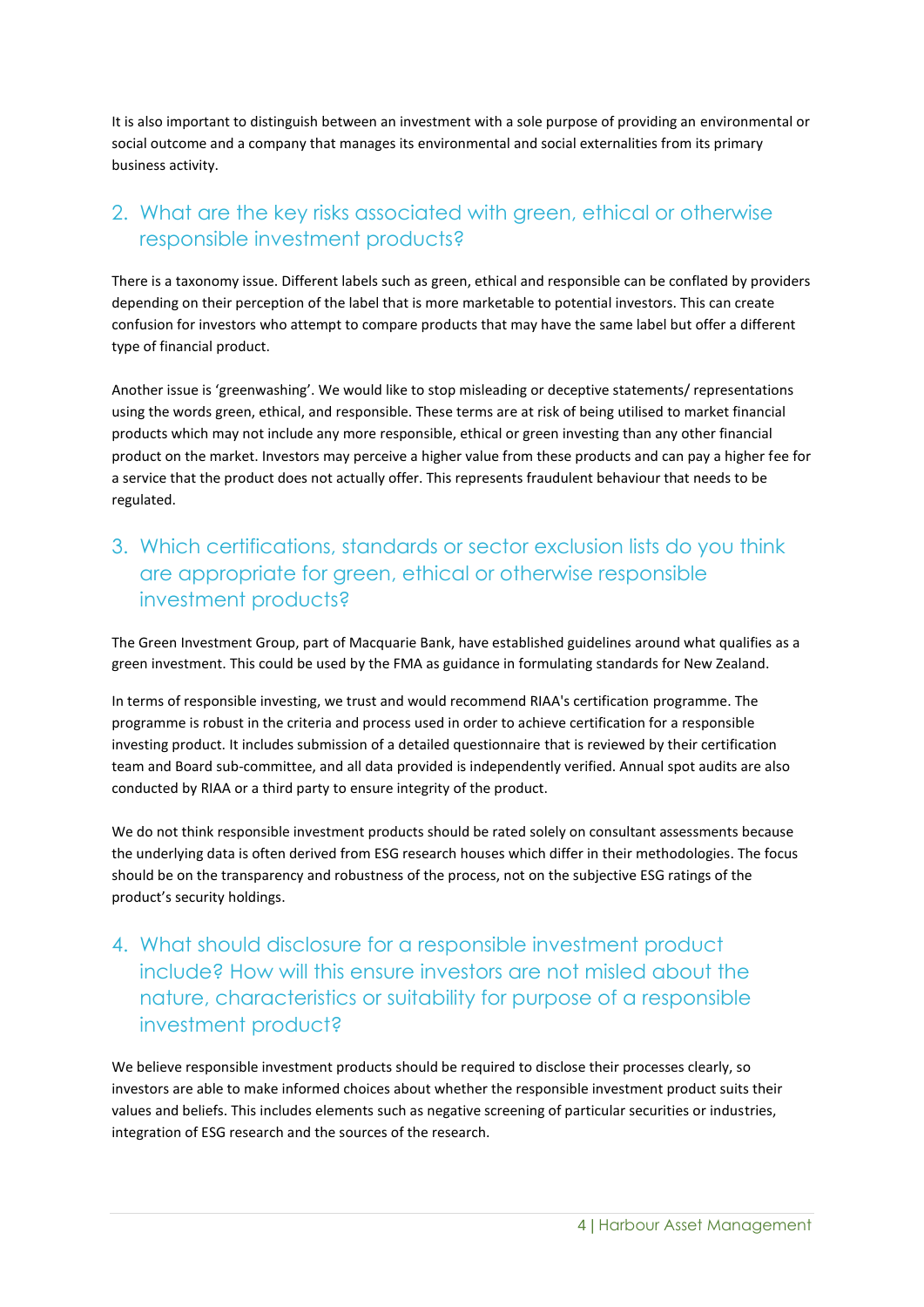Disclosures should distinguish between different types of responsible investment strategies because each represents a different process that leads to different investment outcomes. These strategies include screening, integration, thematic and impact investing.

If the product is labelled ethical, it should be required to disclose what ethics it is following specifically (ie antismoking, anti-gambling, religion-based, vegan).

Responsible and ethical investing should go beyond the exclusion of securities which are banned in New Zealand (ie cluster munitions). Simply following applicable laws should be the basic standard for all financial products, and not sufficient to qualify as responsible or ethical.

## <span id="page-4-0"></span>5. What are the key questions an investor should ask about responsible investment products?

- a) Is the manager clear about what they are doing?
- b) Are they doing what they say they do?
- c) How do they achieve their responsible objectives?
- <span id="page-4-1"></span>6. What due diligence and governance arrangements should be in place to support green, ethical or responsible investment objectives: a. For an issuer of green, ethical or responsible investment products, including MIS managers as issuers of ESG funds? b. For a MIS manager investing in green, ethical or responsible investment products?
	- a) We encourage supervision of MIS schemes via auditing & licenses. We believe the Supervisor is the best option to oversee and govern whether an MIS manager is meeting the industry standards around responsible and ethical products.
	- b) Please refer to our submission following.

# <span id="page-4-2"></span>7. What should be included in a Statement of Investment Policy and Objectives for registered MISs that have green, ethical or responsible funds?

A clear statement about how the manager is achieving their responsible investment objectives, ie whether it involves negative screening of particular securities or industries, integration of ESG research and the sources of the research.

Disclosures should distinguish between different types of responsible investment strategies because each represents a different process that leads to different investment outcomes. These strategies include screening, integration, thematic and impact investing.

If the product is labelled ethical, it should be required to disclose what ethics it is following specifically (ie antismoking, anti-gambling, religion-based, vegan).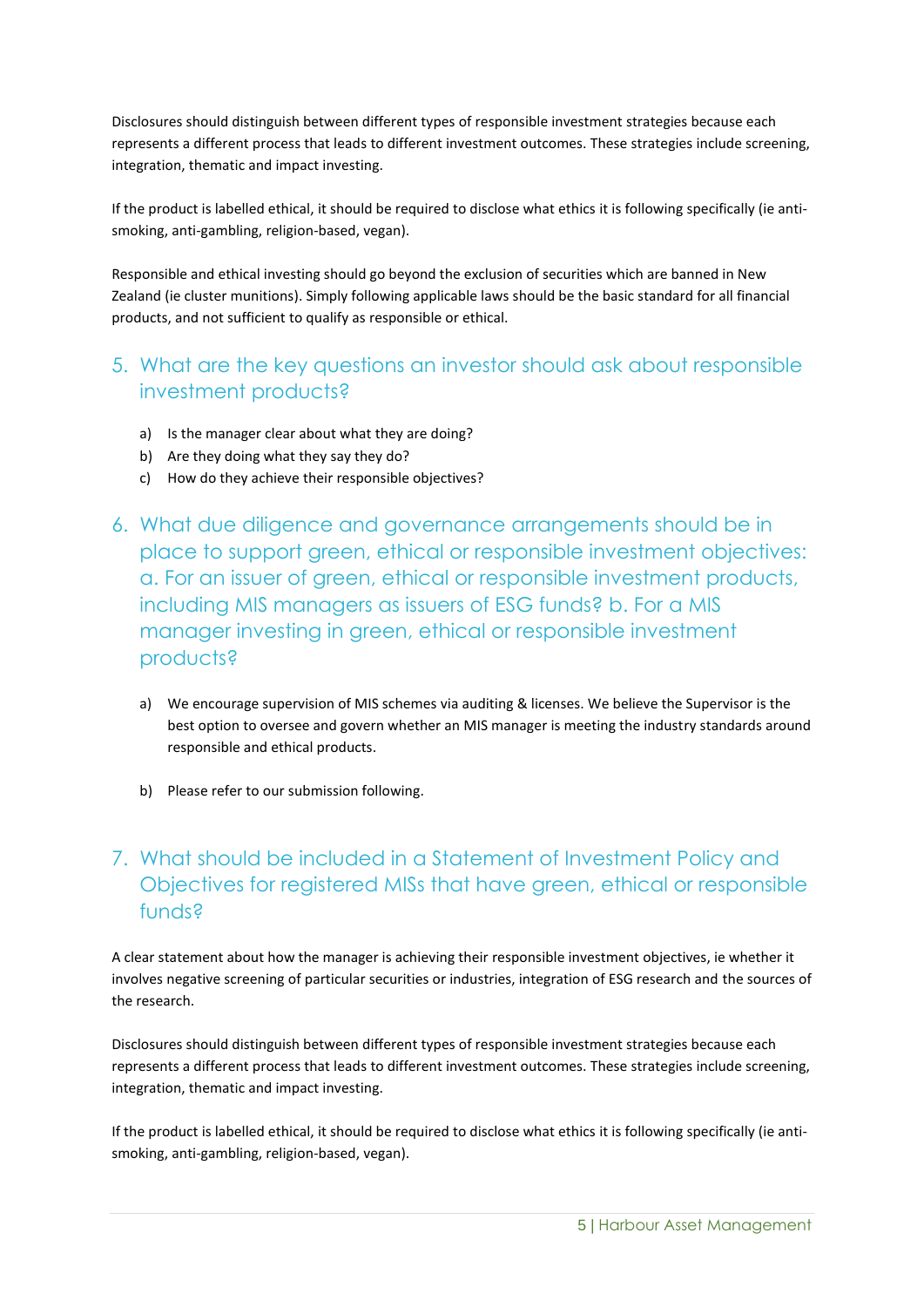# <span id="page-5-0"></span>8. What best practice features should MIS managers include in disclosure to ensure investors properly understand the nature of underlying investments?

How the responsible investment objectives are achieved, ie negative screening, integration, thematic or impact, and which, if any, ethical considerations are specifically included.

### <span id="page-5-1"></span>9. What other circumstances raise disclosure issues that our guidance should cover?

Responsible and ethical investing should go beyond the exclusion of securities which are banned in New Zealand (ie cluster munitions). Simply following applicable laws should be the basic standard for all financial products, and not sufficient to qualify as responsible or ethical.

#### <span id="page-5-2"></span>10. What other matters should our guidance include to:

- Promote and facilitate the further development of the broader responsible investment product market by providing greater clarity about the FMA's expectations; and
- Ensure investors have a clear understanding of what they are being offered and the risks involved, and are able to make informed and deliberate choices?

Incorporate the concept of responsible investment in programmes designed to improve the financial literacy of investors in New Zealand.

Alert investors to the potential for greenwashing.

# Part 2: Green Bonds

This part of our submission relates to our role as a consumer of debt security regulation.

Our view can be summarised as follows:

We believe the responsible debt securities market in NZ is evolving alongside global best practise. Given the evolving nature, and generally high degree of probity displayed, we believe prescriptive guidance is unnecessary and could be detrimental. Instead we would encourage a general guidance note incorporating the below specifics:

- The terms sheet should be required to disclose a description of the bond's responsible and (mandatory) certification as well as a description of the consequences of the bond losing its responsible status.
- We believe investors would benefit from a succinct understanding of an issuing entities' 'responsibility' beyond the assets backing a particular debt issue.

#### <span id="page-5-3"></span>**Introduction**

First, a word on terminology: the consultation paper refers extensively to 'green bonds' while distinguishing between green, ethical and otherwise responsible financial products/schemes. We believe the debt securities market may evolve beyond 'green bonds' to encompass a range of 'otherwise responsible' debt securities. Thus, we use the umbrella term 'responsible debt securities' rather than the specific 'green bond'.

As a general comment, we believe the responsible debt security market is more advanced in setting transparent and reasonable standards than is the market for unit trust investment products. Indeed, we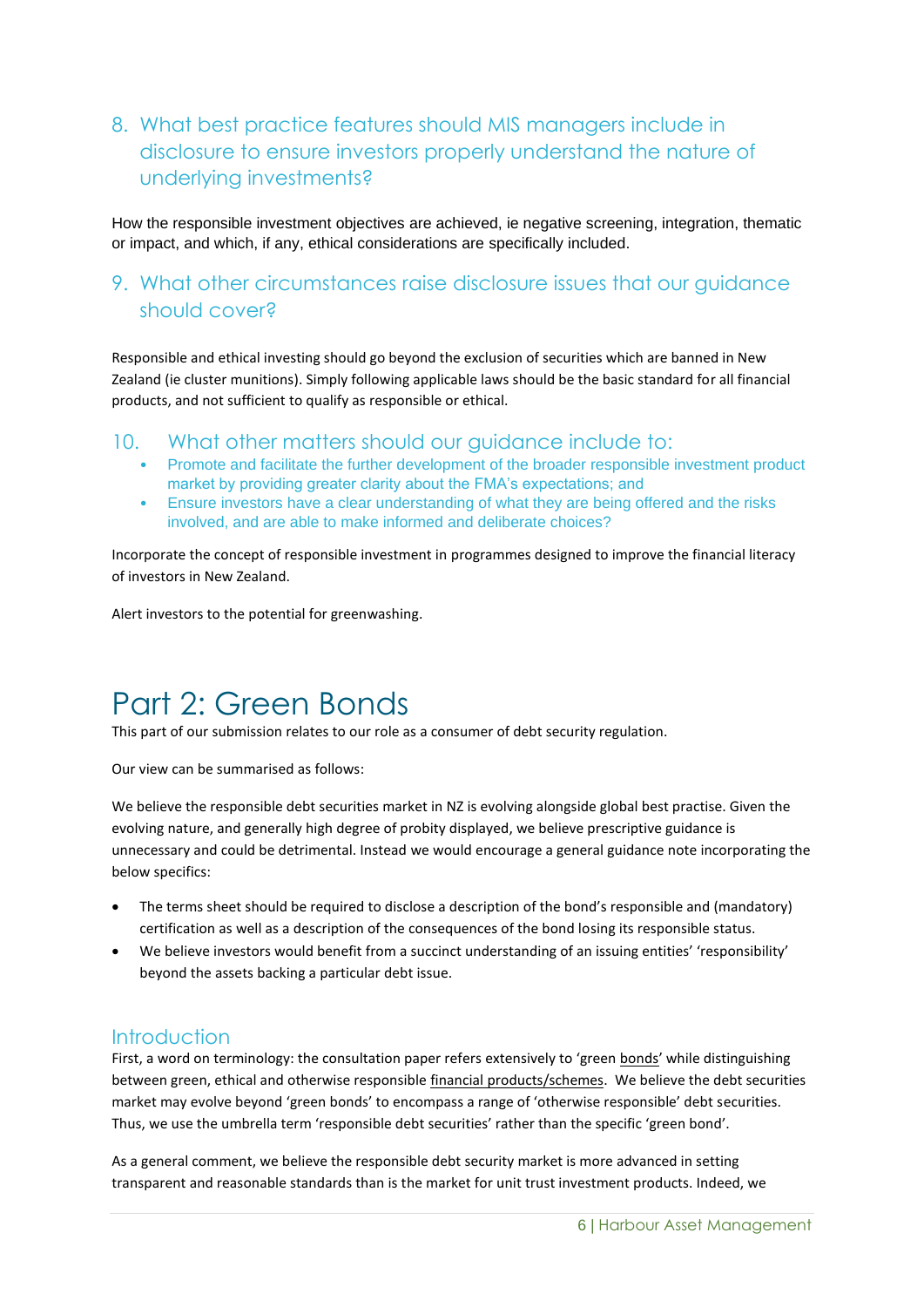believe the debt securities brought to market thus far have followed global best practice in transparency, concise documentation, certification and on-going verification. As an appendix, we provide an example of the information currently provided to investors noting it is clear and concise and, in our view, a fair representation.

#### <span id="page-6-0"></span>**Disclosure**

Investors in responsible debt securities face two unique risks 1) that they are misled about the nature of debt instrument, i.e. what made the responsible bond 'responsible' and 2) that the debt instrument fails to remain 'responsible'.

We think transparency goes some way to mitigate against these risks. The market has evolved to disclose a) a description of the bond's nature including a link to the certification methodology and b) what happens in the event of a loss of responsible status. We would consider it reasonable to make these disclosures mandatory. We believe a terms sheet is a sufficient capture of this information and do not believe a separate PDS document is necessary which would likely dissuade issuance.

We warn against any regulation that:

- Requires lengthy disclosure and therefore becomes obscured and/or difficult for investors to digest
- Is overly prescriptive. Best practice is a fluid concept globally. For example, the Climate Bond Initiative is still finalising standards for hydro assets and setting detailed standards may inhibit the New Zealand market evolving alongside global best practise as it currently is. We believe it would be too difficult to define standards or, for example, prescribe a list of approved certification agency, given ongoing evolution.

We lament the obstacles in being able to provide a rigid standard as presented above. Prescriptive regulation could reduce the risk of investors buying bonds that fail to meet their expectations regarding the degree of responsibility; ultimately it could reduce the risk of 'greenwashing'. However, we accept this is the reality given evolving standards, the on-going emergence of certification agencies and developing processes of ratings agencies.

Instead of issuing prescriptive guidance, we would encourage the FMA to provide a general guidance note with respect to green bonds encouraging best practice and highlighting its powers should issuers (and originators) act to mislead or confuse investors.

#### <span id="page-6-1"></span>Responsible Nature

We think it's important that investors realise an issuer of a responsible bond is not necessarily a 'responsible' entity in its entirety – the bond may be helping them become more so. This is one area where the industry would benefit from more clarity. Thus far, issuers have described the use of proceeds and we would encourage this continuing. While other submitters may not go this far, we would also encourage the addition of a succinct disclosure regarding the issuer's overall 'responsibility' to protect against both 'greenwashing' and misleading investors. We look beyond the green label at an entity's entire behaviours when assessing the ESG credentials of an issuer. Unfortunately, we are unaware of a third-party entity, akin to a ratings agency, that currently provides a summary metric for all issuers. This is the point we feel most strongly about.

### <span id="page-6-2"></span>Event of Default

Bonds issued in NZ have followed global norms in that a loss of green status does not constitute a default event or trigger a requirement for repayment. We believe it would be possible, and indeed preferable for many investors, for responsible debt securities to require repayment in the event of losing their status. However, while theoretically possible, given intercreditor agreements, this would likely make responsible financing too complex and expensive for issuers and thus dissuade issuance. We therefore accept the global norm.